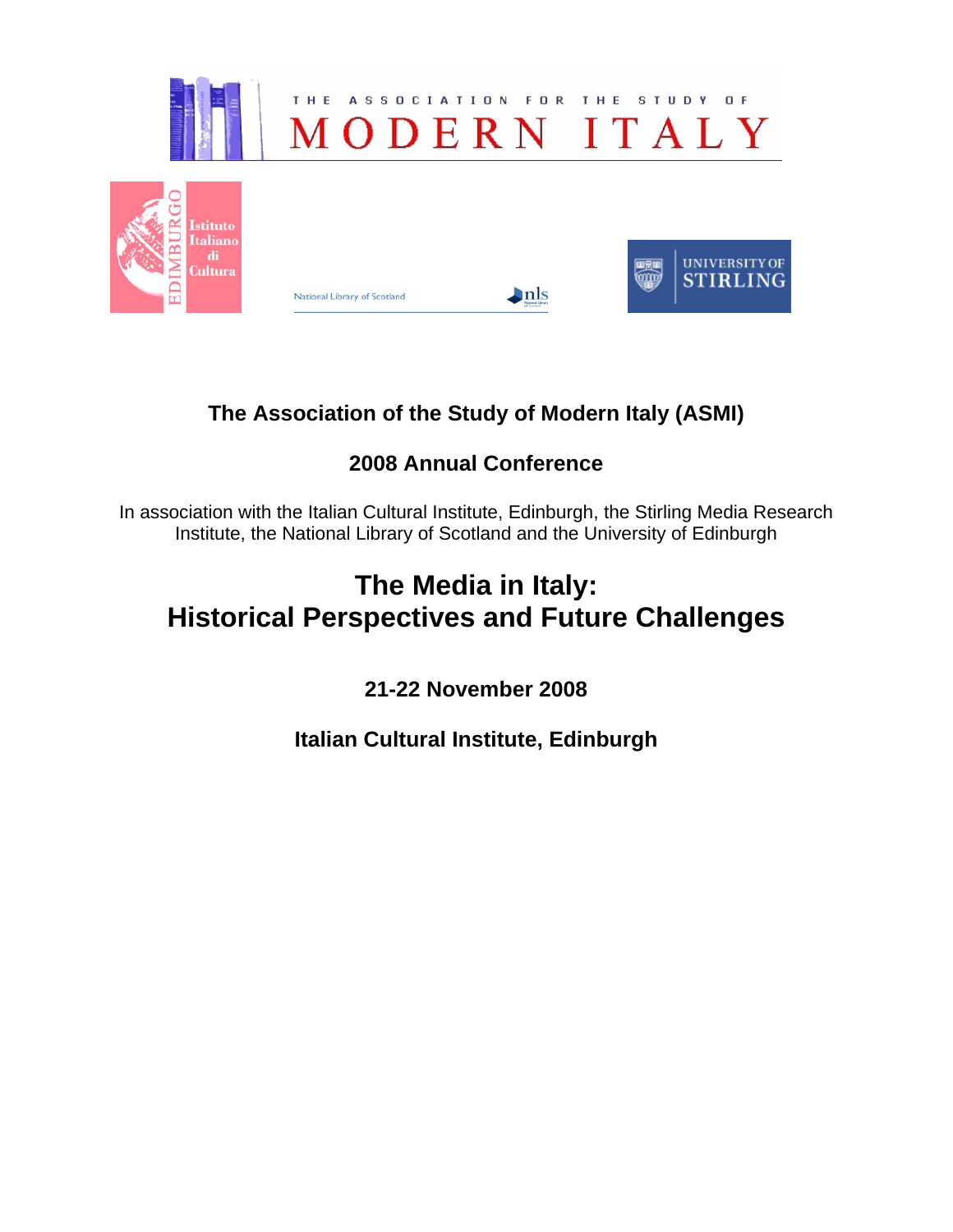## DRAFT PROGRAMME

#### **PLEASE NOTE: All sessions take place at the Italian Cultural Institute, Edinburgh, 82 Nicolson Street, unless otherwise stated.**

# **FRIDAY 21ST NOVEMBER 2008**

#### 13:00 **Keynote I**

David Forgacs: *Notes and queries for a history of the media in Italy*

#### **PLEASE NOTE: David Forgacs' opening keynote speech will take place at the National Library for Scotland, George IV Bridge, Edinburgh**

#### 14.15 **Registration**

#### 14:30 **Parallel Sessions**

#### **Session 1.1**

- Emiliana De Blasio: *Mobility and Social Networking between Involvement and Participation*
- Marta Cola: *Media diets in comparison: Italians and Italian-speaking Swiss media consumption*.
- Guy Puzey: Italian *Political Identity on the Internet: Into the Age of Web 2.0*

#### **Session 1.2**

- Federico Ruozzi: *Italian public television, Christian Democracy party and the Second Vatican Council: who influences who?*
- Maria Way: *Church and State: Broadcasting a game of two halves with moveable goal posts.*
- Niamh Cullen: *2001, l'anno gobettiano: Piero Gobetti and the legacy of Resistance in the Italian media*
- Andrea Hajek: *E se il '68 fosse (anche) di destra? Media and identity formation: rereading the protest movement of 1968 from the right*.

#### 16:15 **Coffee Break and Registration**

### 16:45 **Parallel Sessions**

#### **Session 1.3**

- Elizabeth Fraller: *Cinegiornali LUCE: The Construction and Destruction of Reality in Fascist Newsreel*
- Elisabetta Cassina Wolff: *Freedom of Expression and Fascist Ideology in Post-War Italy*
- Davide Gherardi: *Italian Natural Beauties and Propaganda. The Case of Cinematographic "Dal Vero" in Italian Nationalism During the 1910s*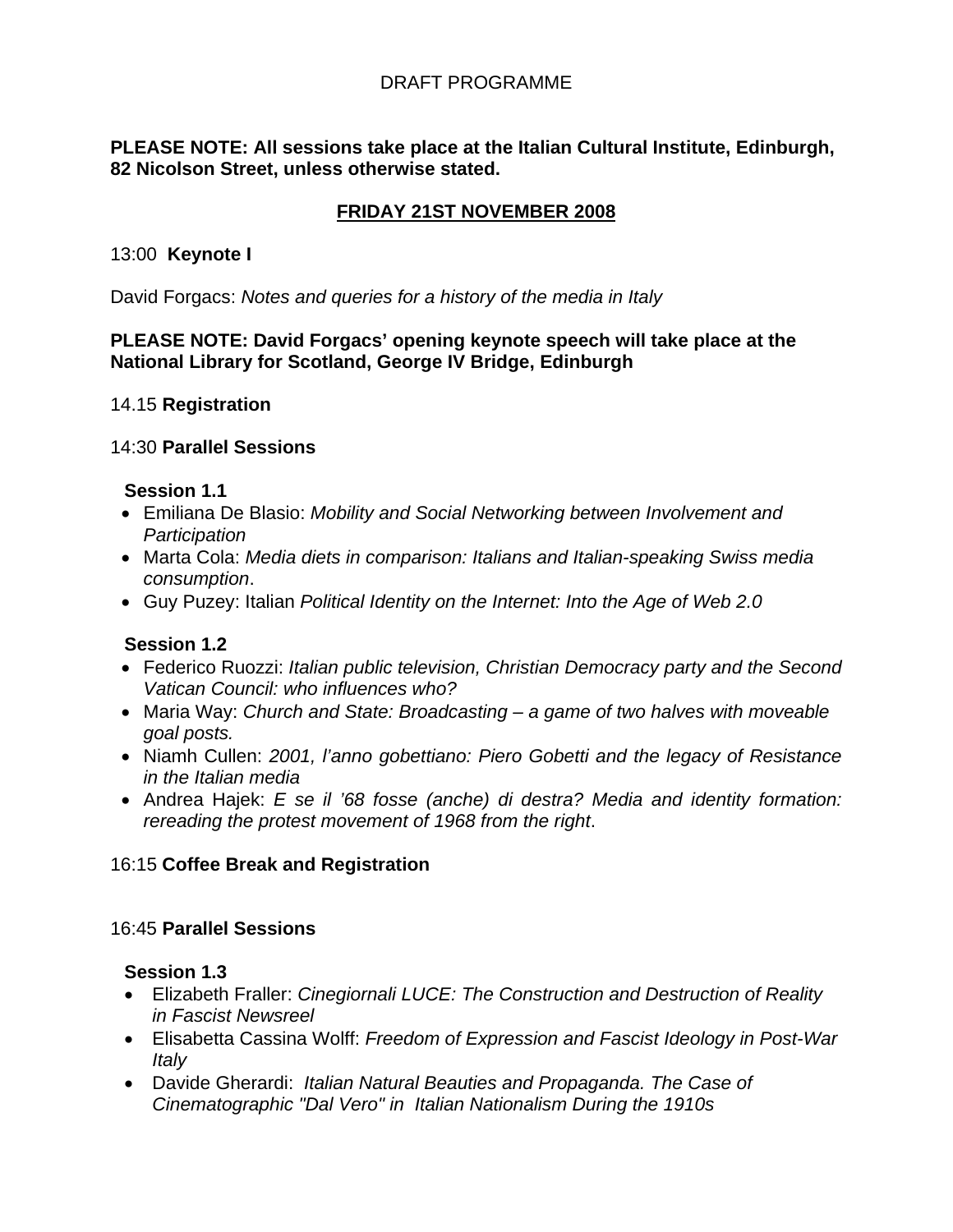• Luciano Cheles: *Camerata Fini. The Visual Propaganda of Alleanza Nazionale (1995-2008)* 

# **Session 1.4**

- Enrico Menduni: *The Shallow Threshold Italian Radio Broadcasting in the Berlusconi Era*
- Simona Biancalana: *Location Placement and stereotypes, keys for the sale of Italian audiovisual products abroad*
- Gabriele Balbi and Benedetta Prario: *The Mediaset strategies in the digital era: from television company to media and telecommunication company*
- Flavia Barca and Andrea Marzulli: *The Policy on Television Production in Italy: the Devil in the Details...*

# 18:30 **ASMI Annual Meeting**

# 20:00 **Dinner**

# **SATURDAY 22 NOVEMBER 2008**

## 8.30 **Registration**

## 9:00 **Parallel sessions**

## **Session 2.1**

- Rinella Cere: *Anti-immigrant and hate discourses in Italian news media*
- Isabel Crowhurst: *The racialized construction of the 'foreign prostitute' in the antiimmigration political propaganda of the Northern League*
- Eugénie Saitta**:** *Ethnic Minorities and the Media in Italy. From Representation to Participation*
- CT Lee & CJP Lee: *Italy's Anathematisation of the Other: immigration, ethnicity and race in contemporary Italian media – a comparative approach.*

# **Session 2.2**

- Gabriele Cosentino: *From the 'historical compromise' to uncompromising politics. The transformations of political communications on Italian television in the period 1974-1989*.
- Alessandro D'Arma: *Broadcasting Policy in post-1994 Italy: Domestic Politics and European Influences*
- Rosario Cecaro: *Where Sardinia Leads … How and how far Sardinia became a testing ground for developments in Italy's communication and publishing sector*

# **Five minute break**

- Chris Hanretty: *Against Pluralism, or the failure of regulatory norms for journalism in Italian public service broadcasting*
- Marta Perrotta: *Convergence or resistance? On relationships between and RAI and TV production companies*

#### 11:00 **Break**